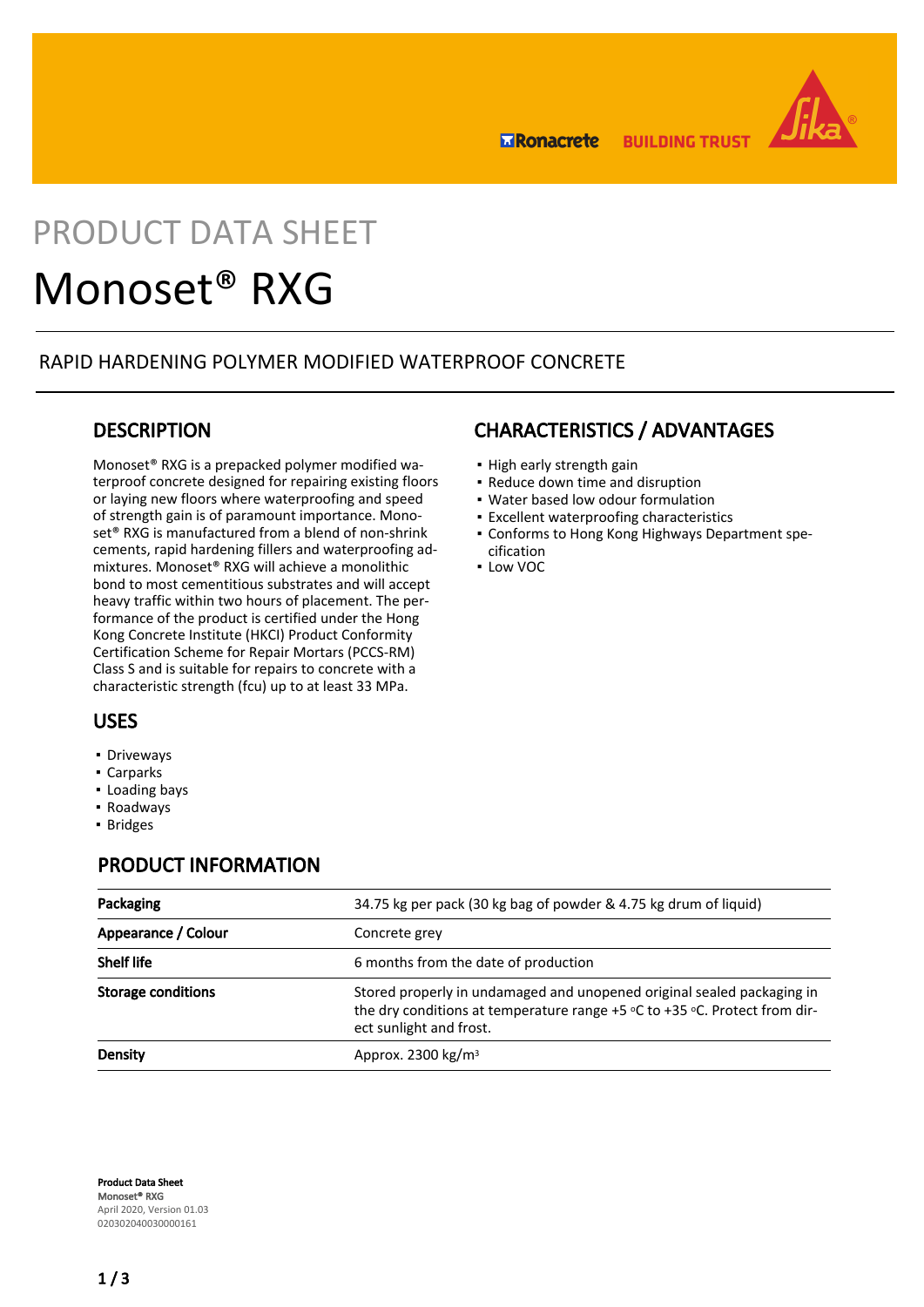#### Product Declaration Characteristics For Repair Mortar (from PCCS-RM CI. 5.1 Table 1) Test Method Test Description Age at Test PCCS-RM Specification (Class S fcu 33) Monoset® RXG Typical Performance TM1 Compressive Strength  $28 \text{ days}$   $\geq 40$  47 MPa

\* All of the above data complies with Product Conformity Certification Scheme.

#### TECHNICAL INFORMATION

| <b>Compressive Strength</b>    | <b>Age at Test</b> | Monoset <sup>®</sup> RXG<br>(with aggregate)<br><b>Typical Performance</b> | <b>Test Method</b>                                 |
|--------------------------------|--------------------|----------------------------------------------------------------------------|----------------------------------------------------|
|                                | 2 hours            | > 20 MPa                                                                   | BS 6319 : Part 2 : 1983                            |
|                                | 28 days            | > 40 MPa                                                                   | BS 6319 : Part 2 : 1983                            |
| <b>Shear Adhesion Strength</b> | Age at Test        | Monoset <sup>®</sup> RXG<br>(with aggregate)<br><b>Typical Performance</b> | <b>Test Method</b>                                 |
|                                | 28 days            | > 22 MPa                                                                   | BS 6319 : Part 4 : 1984                            |
| Shrinkage                      | Age at Test        | Monoset <sup>®</sup> RXG<br>(with aggregate)<br><b>Typical Performance</b> | <b>Test Method</b>                                 |
|                                | $1-28$ days        | No cracks between<br>1 & 28 days                                           | HKHA/MTS<br>Specification Part D<br>Clause $2.1.6$ |

#### APPLICATION INFORMATION

| <b>Consumption</b>             | Approx. 60 packs/ $m3$<br>Approx. 40 packs/m <sup>3</sup> (with 20 kg 5-10 mm aggregate added per pack) |
|--------------------------------|---------------------------------------------------------------------------------------------------------|
| <b>Ambient Air Temperature</b> | > 5 °C.                                                                                                 |
| <b>Application Time</b>        | Approx. 30 min (at 20 $\circ$ C)                                                                        |

#### APPLICATION INSTRUCTIONS

#### SUBSTRATE QUALITY / PRE-TREATMENT

Provide structurally sound and clean substrate to receive high strength screed. Ensure the surface is free from grease, oil, dirt and other deleterious material. Soak substrate with potable water. Remove any surface water or puddles before priming. Apply Monoset® Primer.

#### MIXING

Mix components using drill and paddle or mechanical pan mixer close to area of use. For application thickness over 25 mm, maximum 20 kg 5–10mm aggregate can be added to each bag of Monoset® RXG powder.

#### APPLICATION

Trowel apply onto wet or tacky primer. Finish with float or trowel. When bedding, the underside of the component must also be primed.

#### CLEANING OF EQUIPMENT

Clean all tools and application equipment with clean water immediately after use.

#### FURTHER INFORMATION

Do not install at less than 25 mm thickness for vehicle traffic.

#### BASIS OF PRODUCT DATA

**BUILDING TRUST** 

All technical data stated in this Product Data Sheet are based on laboratory tests. Actual measured data may vary due to circumstances beyond our control.

Product Data Sheet Monoset® RXG April 2020, Version 01.03 020302040030000161



**MRonacrete**